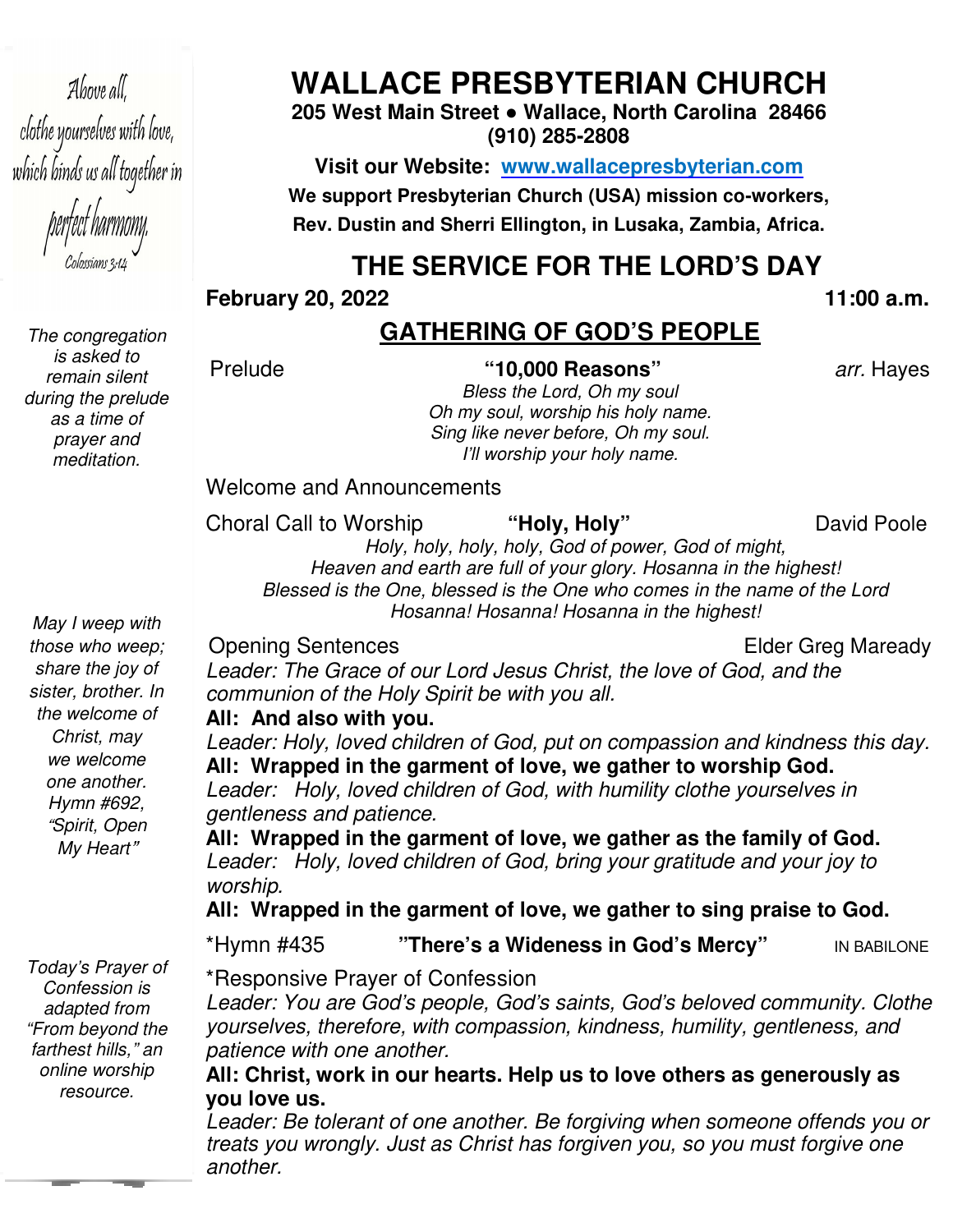#### **All: Christ, work in our hearts. Help us to forgive others as freely as you have forgiven us.**

Leader: Clothe yourselves, above all, with love, which will join you together in *perfect unity. You have been called to be one body; therefore, let Christ's peace govern your hearts.* 

#### **All: Christ, work in our hearts. Help us to live in perfect unity with all whom you have called into your church.**

*Leader: Gratefully make room for Christ's Word to live in your heart. Challenge one another to live up to Christ's teachings, and learn wisdom from one another.* 

#### **us to be teachable. All: Christ, work in our hearts. Help us to live a truly Christlike life. Help**

 **All: Christ, work in our hearts. Help us to live in a spirit of grateful**  *Leader: Sing to God with grateful hearts! Give thanks to God in the name of Jesus. Whatever you say or do, do it in the name of the Lord Jesus.*  **abundance. Help us to live in a way that worthy of your name. Amen.**

\*Responsive Assurance of Pardon

 *Leader: Brothers and sisters in Christ, hear the good news of the Gospel:*  **All: through the life, death, and resurrection of our Lord, Jesus Christ, our sins are forgiven. Alleluia! Amen.**

Gloria Patri **Glory Be to the Father** 

**Glory be to the Father, and to the Son, and to the Holy Ghost; as it was in the beginning, is now, and ever shall be, world without end. Amen, amen.** 

## **PROCLAIMING GOD'S WORD**

*"Lead a life worthy of the calling to which you have been called, with all humility and gentleness, with patience, bearing with one another in love." Ephesians 4:1-2* 

Children's Sermon

Prayer for Illumination

 **Shine into our hearts the light of your wisdom, O God, and open our minds to the knowledge of your Word, that in all things we may think and act according to your good will and may live continually in the light of your Son, Jesus Christ. Amen.**

| Gospel Lesson  | Matthew 18:21-35   | <b>Elder Greg Maready</b> |
|----------------|--------------------|---------------------------|
| Epistle Lesson | Colossians 3:12-17 |                           |

Sermon **"How To Dress for Church**"Dr. Philip K. Gladden



A Time for Silent Reflection

Pastoral Prayer with The Lord's Prayer

**Our Father who art in heaven, hallowed be Thy name. Thy kingdom come, Thy will be done, on earth as it is in heaven. Give us this day our daily bread; and forgive us our debts, as we forgive our debtors; and lead us not into temptation, but deliver us from evil. For Thine is the kingdom and the power and the glory, forever. Amen.**

 *forgiving one "Be kind to one another, tenderhearted, another, as God in Christ has forgiven you." Ephesians 4:32*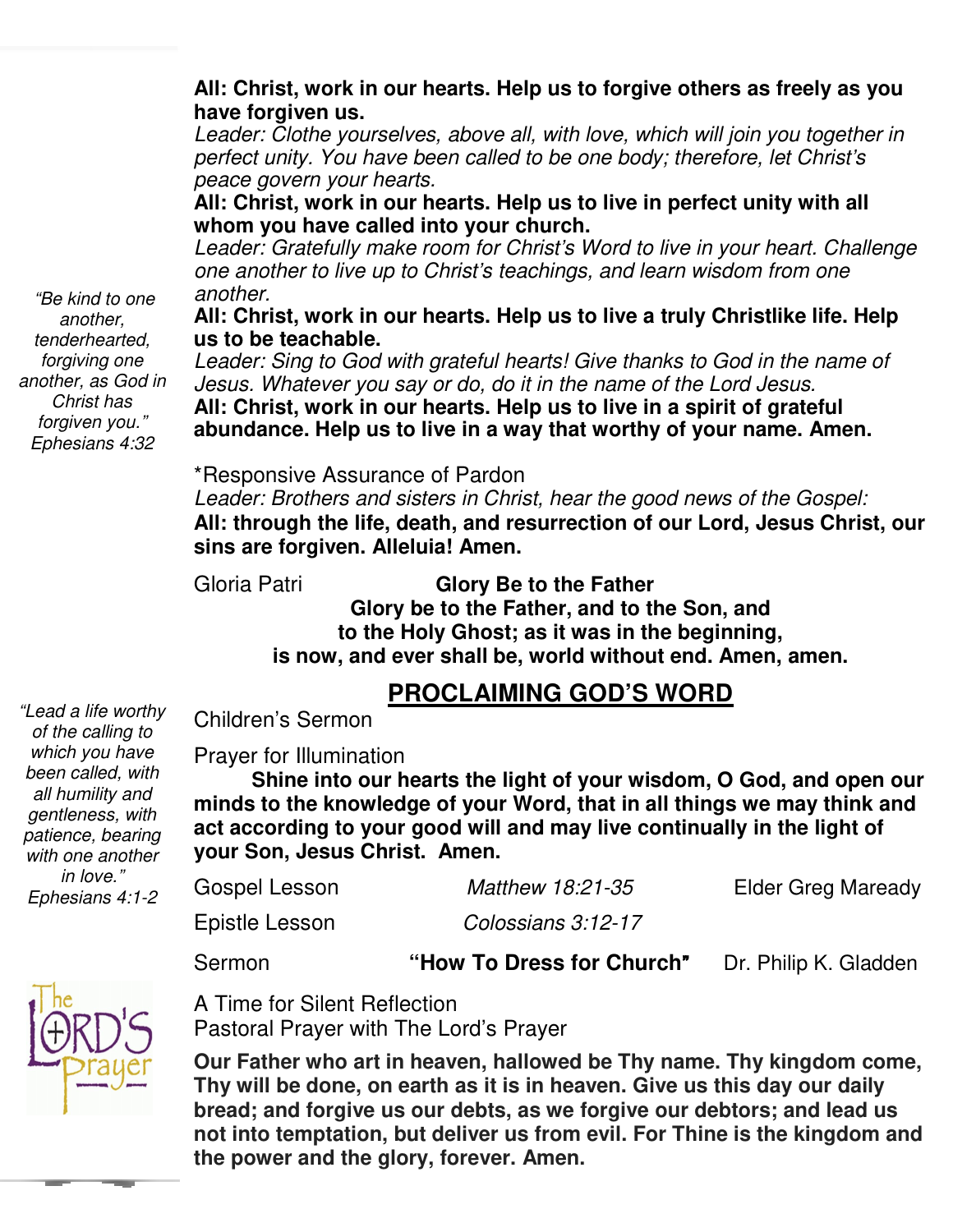### **Offertory**

 *Christ, the Son."* 

*Hymn #647, "Give Thanks"* 

**Affirmation** 

*"Give thanks with a grateful heart; give thanks to the Holy One; give thanks because we're given Jesus* 

 Zach Casteen arr. Mark Hayes

*I* danced in the morning when the world was begun, *And I danced in the moon and the stars and the sun, And I came down from heaven and I danced on the earth; At Bethlehem I had My birth.* Dance, then, wherever you may be; I am the Lord of the Dance, said He, *And I'll lead you all, wherever you may be, And I'll lead you all in the dance, said He. I danced for But they would not dance and they would not follow Me; I danced for the fishermen, for James and John; They came with Me and the dance went on. I danced for the scribe and the Pharisee,<br>
I danced for the scribe and the Pharisee,<br>
But they would not dance and they would not follow Me;<br>
I danced for the fishermen, for James and John;<br>
They came with Me and the danc They whipped and they stripped and they hung Me high, And left Me there on a cross to die. I danced on a Friday when the sky turned black; It's hard to dance with the devil on your back. They buried My body and they thought I'd gone: But I am the danc e They cut me down and I leap up high; I am the life that will never, never die; I*y cut me down and I leap up high; I am the life that will never, never<br>I'll live in you if you'll live in me: I am the Lord of the Dance, said He. \*Doxology and Prayer of Dedication *Praise God from whom all blessings flow; Praise Him all creatures here below; x* arr. Mark Hayes<br> *art;*<br> *I* danced in the morning when the world was begun,<br> *And I danced in the moon and the stars and the sun,*<br> *And I came down from heaven and I danced on the earth; At Bethlehem I had My birth*<br> *And I danced in the moon and the stars and the And I came down from heaven and I danced on the earth; At Bet*<br>Dance, then, wherever you may be; I am the Lord of the I<br>And I'll lead you all, wherever you may be, And I'll l *But they would not dance and they would not follow Me;<br>
I danced for the fishermen, for James and John;<br>
They came with Me and the dance went on.*<br> *on the Sabbath and I cured the lame; The holy people said it was a shame* 

 *Praise Him above ye heavenly host; Praise Father, Son, and Holy Ghost. Amen.* ise Him all creatures here<br>ise Him above ye heavenl<br>Father, Son, and Holy Gh

The Affirmation of Faith: The Apostles' Creed **I believe in God the Father Almighty, Maker of heaven and earth. And in Jesus Christ his only Son our Lord; Christ Lord; who was conceived by the Holy Ghost, the Ghost, born of the Virgin Mary, suffered under Pontius Pilate, Pilate,**  was crucified, dead, and buried; he descended into hell; the third day he rose again from the dead; **he ascended into heaven, and sitteth on the right hand of God the Father Almighty; from thence he shall come to judge the quick and the dead. I believe in the Holy Ghost; the holy catholic Church; the communion of saints; saints; the forgiveness of sins; the resurrection of the body; of body; and the life everlasting. Amen.**  \*Hymn #754 **"Help Us Accept Each Other Other"** BARONITA \*Benediction *"Beloved, since God loved us so much, we also ought to love one another." 1 John 4:11* ascended into heaven,<br>**d sitteth on the right hand of God the Father**<br>m thence he shall come to judge the quick a<br>elieve in the Holy Ghost;<br>**holy catholic Church**; **BARONITA** 

\*Postlude

\**All who are able may stand. All may*